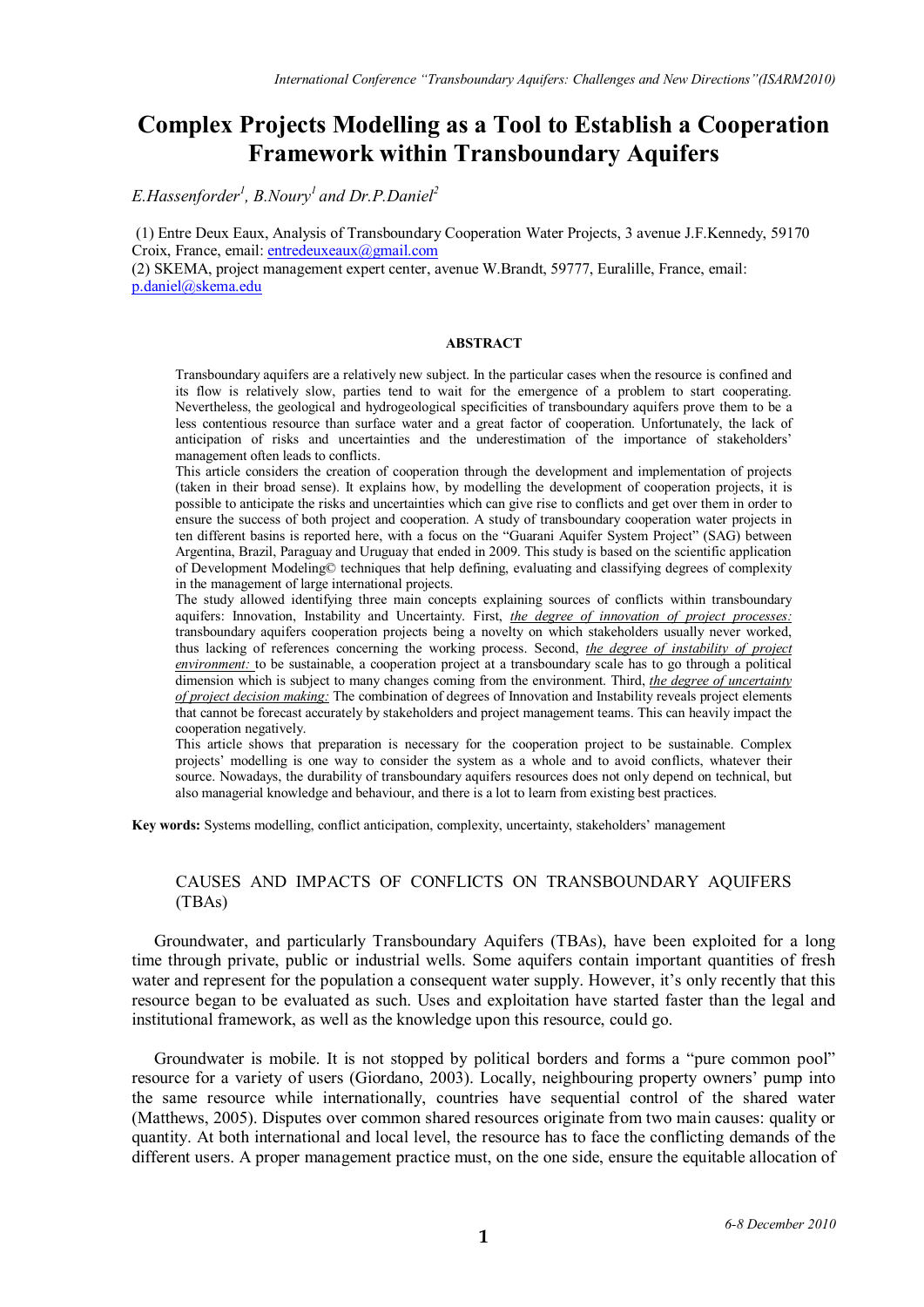the resource within a context of increasing pressure on water demand (Taylor *et al*, 2010) and on the other side, limit the spread of polluted water throughout the aquifer.

Apart from quality and quantity reasons, some conflicts around TBAs are caused by the nature of those aquifers itself. Aquifers have hydrological and geological specificities that influence the way they are, and should be, managed. The studies into TBAs led by the Internationally Shared Aquifer Resources Management programme (ISARM) show that most of the TBAs are diffusive in nature: part of their water follows a flux. Consequently, any intervention in the aquifer at one location by a user "A" may have environmental and/or economic externalities upon user "B" at another location. This specificity increases the conflict potential degree around aquifers. However, no sweeping generalization can be made upon TBAs: if usually, the appropriation of groundwater is relatively easy, cheap, secure and clean and the water system is diffusive, the example taken in this article, namely the Guarani Aquifer System (SAG) - shared by Argentina, Brazil, Paraguay and Uruguay - shows the exact opposite. Hydrological and geological studies led between 2003 and 2009 through the "Environmental Protection and Sustainable Integrated Management of the Guarani Aquifer" project (SAG Project) show that, unlike most other aquifers, the SAG is confined, non renewable and compartmented. TBAs are not well known to policy makers. Their hidden nature associated to the lack of International law governing shared aquifers invite misunderstandings which may lead to conflicts. (Jarvis *et al*, 2005, Puri and Aureli, 2005)

Conflicts around TBAs can have irreversible impacts upon both the resource and the projects started around it. To name few, the competition towards the resource and over exploitation can lead to the exceeding of the practical sustained yield; conflicts among stakeholders can get the project to abort or have a lesser performance in terms of delay, cost or quality; and, in the broader extent, the dispute can block the whole cooperation process, impede the exchange of data and eventually provoke repercussions on other sectors.

# GROUND AND BENEFITS OF SOUND COOPERATION

Be it for a quality or quantity reason, conflicts on TBAs still often appear before any planning scenario can be enforced in the basin. Naturally, stakeholders around TBAs tend to wait for a conflict to emerge to start cooperating. Interviews of thirty-five stakeholders working in the SAG area allowed the identification of two main causes for this issue: first, the stakeholders involved on groundwater in the area don't know on which subject they should start to cooperate; second, they don't see the point in cooperating if there is no problem to face and they place the TBA on a secondary level on their agenda. Moreover, the systems' theory shows that human beings, when facing a complex system, will tend to chose the wrong solution because complex systems behaviours are counter intuitive (Sterman, 2001). Shall stakeholders be willing to cooperate before the emergence of a conflict; they would meet difficulties in framing their initiative. And that is why it is mandatory to anticipate the cooperation but not before modelling it. The cooperation process will be even easier to implement when the TBA is still at its initiatory phase: when no structure has been created, no working process exists yet and not too many elements have to be taken into account (social, uses, juridical...). One prefers building a project on a sound basis rather than an unsuitable one.

Another ground for cooperation comes in with the nature of aquifers. Globally, groundwater is less contentious than surface water. Firstly, aquifers never tend to become legitimate borders. Uses are physically restricted by existing borders. Secondly, in most aquifers or at least in most parts of them, the flux is quite low so environmental and economic externalities have a weaker conflict potential degree. Additional sources of water are less often a source of conflict than scarcity. For the SAG, the groundwater resource was a great factor of coordination and unity between the four countries.

Whatever the hydrological or geological nature of the aquifer, cooperation will always result in a better situation than conflict. This is proved scientifically by the games theory (Von Neumann and Morgenstern, 1944) and the totality principle of the systems theory (Von Bertalanffy, 1968) showing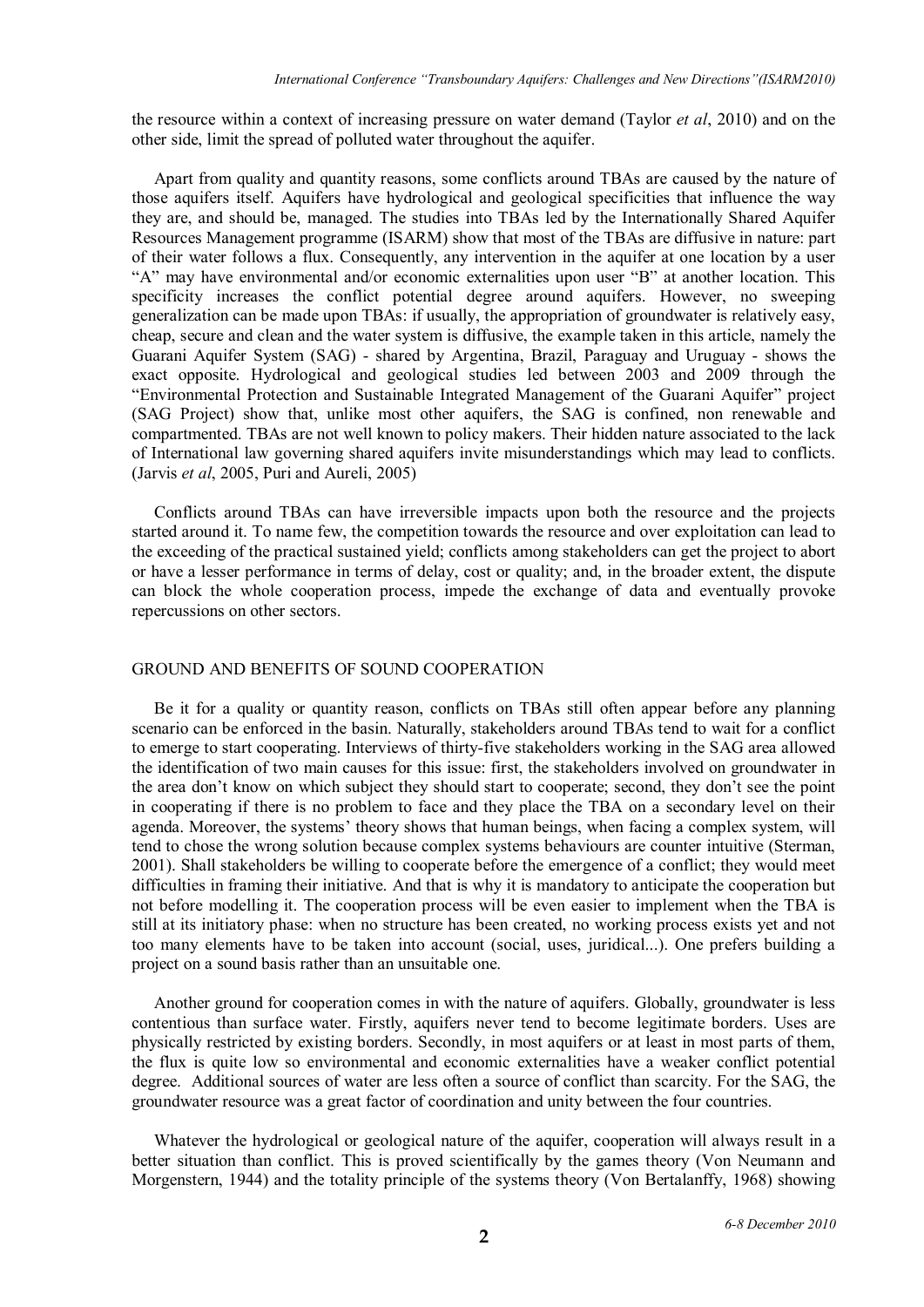that "The interaction between the parts will prove in a more performing result than the properties that the parts own separately". Taking examples in the field draws the same conclusions concerning the reasons and benefits of cooperation:

- *– Financial and economic*: countries will only start cooperation when they are convinced that the cost of cooperation is less than the cost of non-cooperation (Feitelson, 2003). Cooperation has a cost, but it also generates higher benefits than non cooperation (economies of scale,…)
- *Mapping*: Countries cannot know if the aquifer is transboundary as long as they haven't studied it.
- *– Networking*: Cooperation strengthens linkages among stakeholders, particularly technicians.
- *– Systemic view*: By bringing a wider knowledge of the resource, its hydrological specificities and functions (depth, outcrop area, surface, water table,…) and its stakeholders, cooperation allows having a systemic view of the TBA and ultimately establishing common managerial instruments.
- *– Uses*: Particularly when uses are not spread yet, collaboration helps their anticipation. Espacially for deep aquifers, it is mandatory to think years ahead as most of the water is non-renewable.

The SAG is already a source of disagreement between geologists and hydrologists. The first consider that groundwater should be managed separately when the latter believe that surface and groundwater should follow a common integrated approach. Who is in charge of managing groundwater in each country? And what is groundwater for each country? Countries sharing a unique groundwater resource will most probably face the same issues. Cooperation will help them in finding common answers.

# DEFINITION OF COMPLEXITY AND SCENARIOS FOR ITS MANAGEMENT

Once proven the necessity of cooperating around TBAs, one shall consider a management strategy for this cooperation. Now, cooperating on TBAs is not easy because TBAs are complex systems, therefore requiring a specific managerial approach. A project is a combination of various functional sub-systems (political, technical, legal, social...). All these systems can be classified in two different fundamental categories: "complicated" systems or "complex systems" (Le Moigne, 1977)There is complexity as soon as there is a high degree of uncertainty for the people involved in the project (managers, decision-makers, scientists…). Uncertainty is the result of two factors: instability and innovation (Daniel, 2010). Following the field of complexity management, hydrocomplexity arises from the "2I + U" (Instability, Innovation and Uncertainty) equation:



# **Fig.1** EAD triptych

There is INSTABILITY when the initial conditions of the project, its ENVIRONMENT, are totally or partially new. The degree of instability concerns the means, stakeholders, inputs and resources at the beginning of the project. TBAs involve a large number of stakeholders (well owners, industrial users, geologists,...) with different objectives and suffer from a lack of data. Finally, underground water is a new natural resource for most of the project stakeholders who had never worked on it before. All of these parameters add on the degree of instability of the project environment.

There is INNOVATION when the ACTIVITY carried out to achieve the project results, i.e. the transformation process, the tasks and methods, are totally or partially new. To take the example of the SAG Project, each of the four countries initially possessed its own technique to design a hydrological map of its portion of the aquifer. In order to create a common "mapabase", they had to adopt a common process that was novel for them. In the same way, the project team had to hire oil wells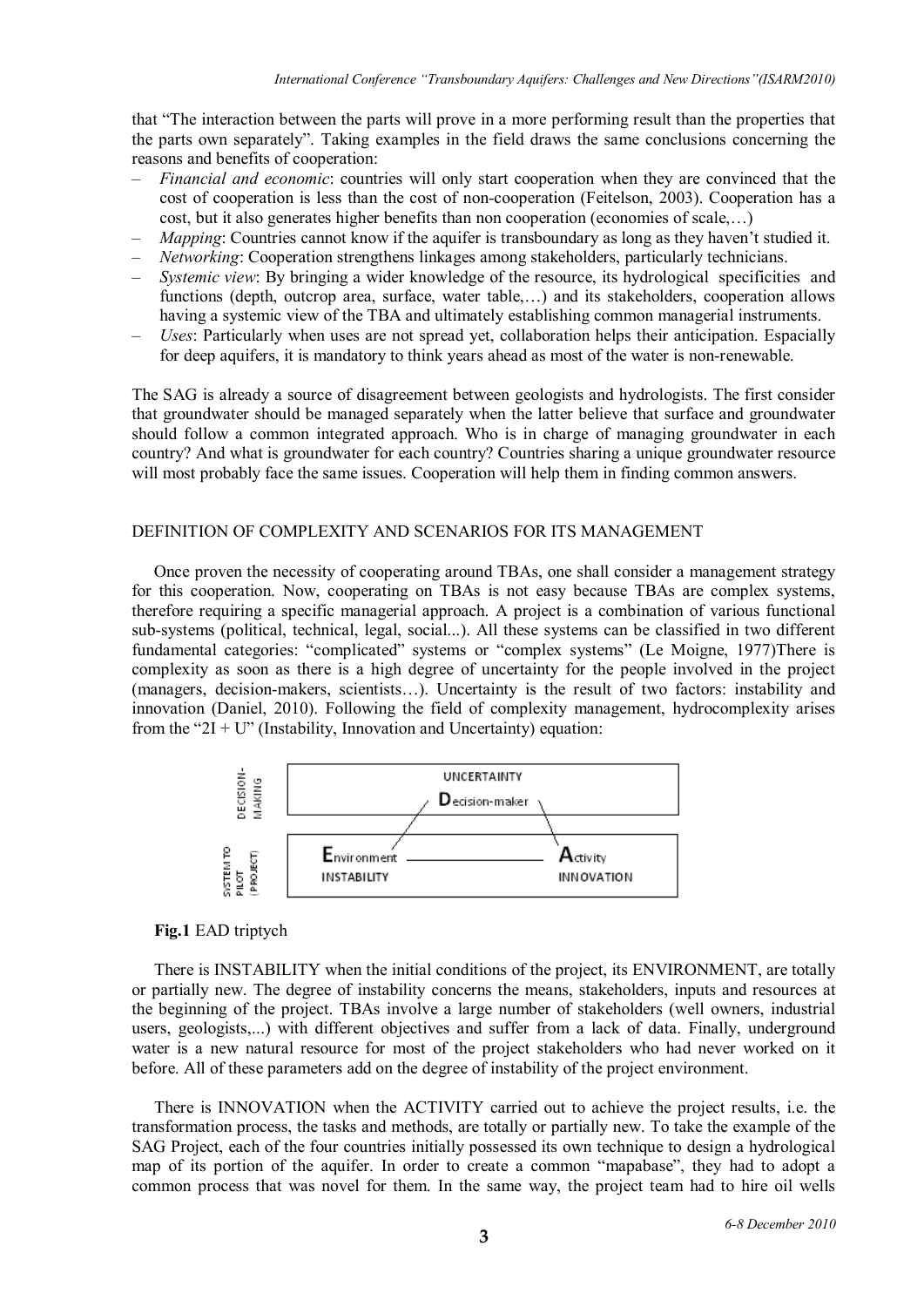drilling companies instead of water wells drilling because the latter didn't have the ability to drill that deep. For the hired companies, dealing with water was an innovating process.

UNCERTAINTY results from the two previous parameters. As indicated in its name, uncertainty gathers elements that cannot be forecasted by stakeholders and project management teams because these project elements are revealed by the ENVIRONMENT and the ACTIVITY during the project life cycle. Depending on the degree of uncertainty of the project decision making (certainty, uncertainty, risk, unknown), the manager will have to adapt its decision making mode.

Hence, managers of groundwater resources, in order to know the degree of complexity of the concerned system and adopt appropriate strategies, can calculate the degree of instability of the project environment as well as the degree of innovation of the project processes, both resulting in the degree of uncertainty of the project decision making. The definition of "project" used in this article is the one developed by the Project Management Institute: "a project is a temporary endeavour undertaken to create a unique product, service or result" (PMI, 2004). We take here the word "project" in its broad sense, possibly taking the form of an infrastructure, a research, a treaty, an exchange of information, a network, in conclusion, any initiative that the stakeholders could take to cooperate around the TBA. Any form of cooperation must therefore go through a project.

The complexity of TBA's projects make them become highly potentially contentious. Most of the traditional approaches consider a successful cooperation as the absence of conflicts, hence waiting for the conflict to emerge to try and solve it. Chronologically, it places the use of those mediation, negotiation and resolution techniques during the project cycle, after the emergence of the dispute. The complex project modelling approach that will be presented now is one way to consider the system as a whole and a tool to anticipate and prevent conflicts before they appear. Complex project modelling can help in anticipating and driving the changes rather than undergoing them.

# THE COMPLEX PROJECT MODELING APPROACH

Taken the fact that TBAs are complex systems, they will automatically follow the paradigm developed by Herbert A. SIMON (1989), according to which complexity exists but is difficult to manage. When facing it, human beings have to clarify it and represent it through an arborescence. Modelling is a way to depict the project. Particularly when considering complex projects for TBAs, it allows clarifying the project by drawing a clear representation of it. The objective of modelling is to name clearly the outputs that must be realized by the end of the project. The SAG project was confronted to the issue that any complex project can face: the whole process was much delayed at first because the Terms of References didn't explain clearly what each stakeholder's mission was. Hence the people involved in the project got confused about what they had to do. The outputs of the project shouldn't be hidden in excel pages of the framework, but rather exposed in bright light.

As a transboundary resource, TBAs are often managed by a team partly composed of politicians. This traditional approach to complex project management of TBAs attempts to mask oppositions in order to find a consensus as quickly as possible gained through ignorance. There is no real object to the discussion but rooms to manoeuvre and power created by uncertainty (Crozier and Friedberg, 1977). This approach is embodied when taking the example of transboundary surface water like the Nile River: the ten riparian countries are now trying to sign a treaty to share the water and one of the options considered to find an agreement is not to mention an exact quantity of water but rather let the contentious article 14.B. vague "Nile Basin States, agree, in a spirit of cooperation, to work together to ensure that all states achieve and sustain water security and not to significantly affect the water security of any other Nile Basin State". This political approach is commonly used nowadays in the field of international laws. It's a political paradigm in the sense that it aims at maintaining the power through hierarchy and top-down decision making.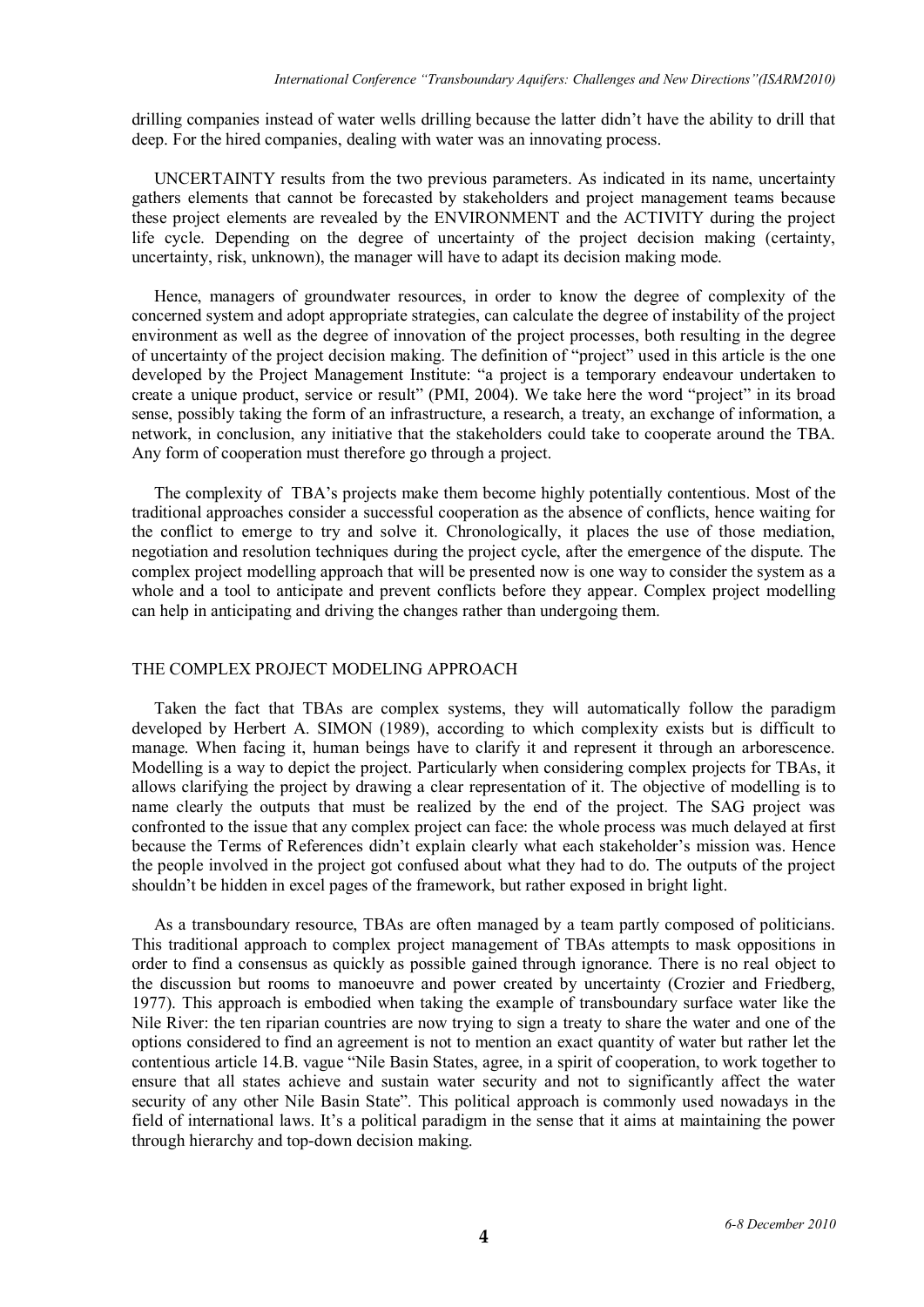On the opposite, the Complex Project Management Approach starts by enabling negotiation and makes room for potential conflicts to appear before the beginning of the project. It works through systems and networks and allows all stakeholders to be involved thanks to transversal decision making. This paradigm is based on facts rather than ideas and has for objective to go straight to results, performance indicators, costs and outputs in order to highlight concrete facts. On the opposite of the first approach that we call here "administrative management mode", this latest is called "pragmatic modelling mode".

Nowadays, most of the projects around underground and surface water, and more broadly dealing with development, follow the political approach. We think that we should let behind this paradigm to turn towards a more field oriented project management mode. Field interviews show that most of the stakeholders involved in such kind of project feel limited by the heavy weight of politics that let few margins to initiatives. Most of the time, politics take the gold seat at the project management table. Unlike the traditional approach, the pragmatic modelling mode places politics only as one portion of the whole system, along with others such as: social, cultural, financial, technical, media, academic... Each has results to achieve and all are interlinked: if one of the aspects is falling apart, the whole system will. In most of the projects led only by politics, the projects' outputs are governed by the funding: as soon as the latter stops, the sustainability of the project is threatened. To start the move towards a more systemic way of thinking, it's necessary to start managing projects with more realism, pragmatism and negotiation.



**Fig.2** Project Systemic Wheel

*Fig.2* shows an example of a more systemic representation of the SAG project. It illustrates the technical domain of the project, for which consortiums were asked to collect the hydrogeological data in the field to create an Information System (SISAG), and ultimately a Transboundary Diagnostic Analysis (TDA). Three main difficulties happened in the technical field: 1/ the Project Implementation Plan (PIP) suffered a 6-months delay that was passed on to all project outputs, including the technical ones; 2/ Because of negotiation issues with the only one company that answered to the first call for proposal, the company that answered to the second call for proposal was hired first but necessitated the outputs of the first one to work; 3/ Resulting of the two first difficulties, there was no time left for the implementation of the technical outputs that were made but never subsequently used by the stakeholders.

All these elements are then placed in the roadmap following the time frame: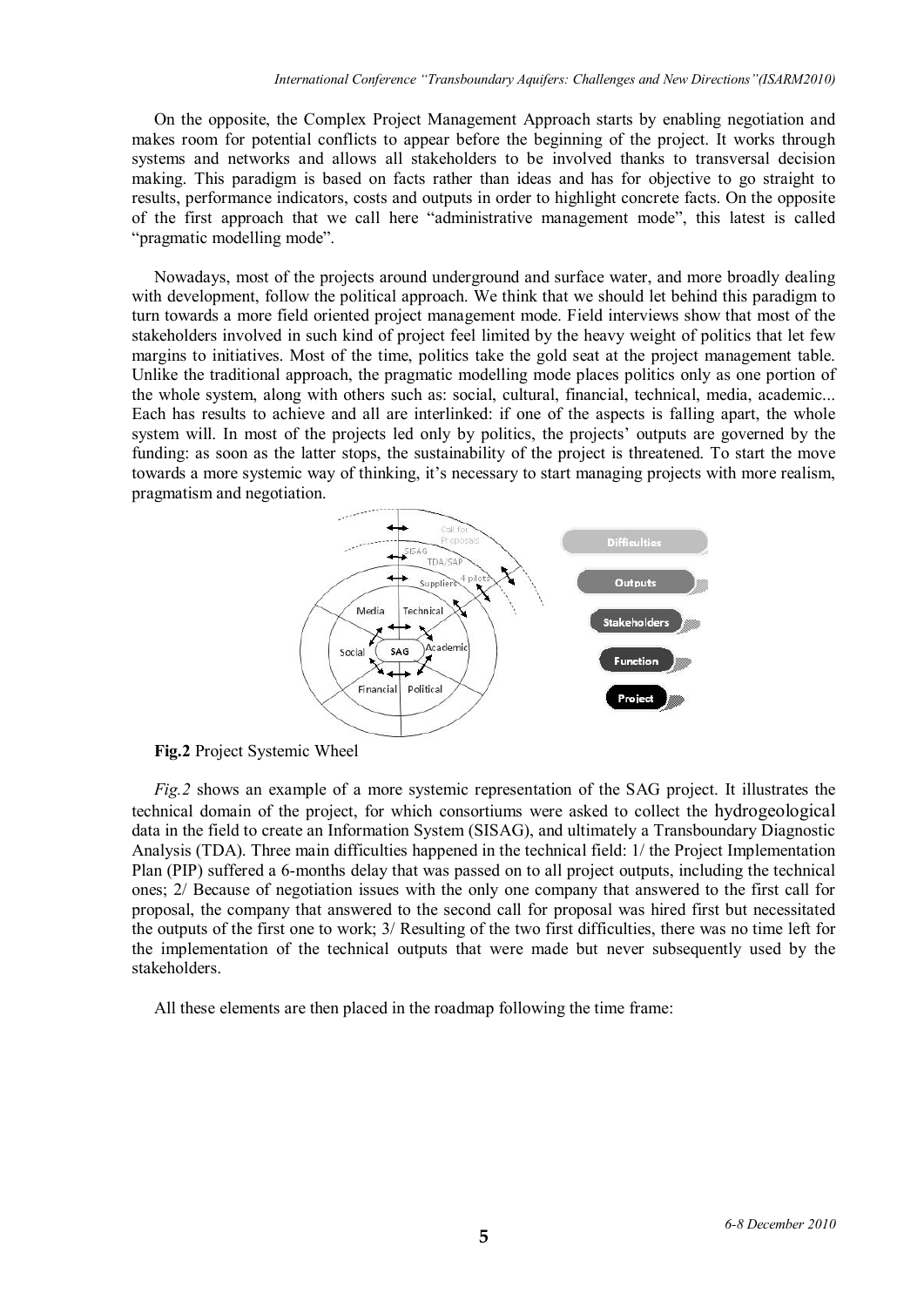

# **Fig.3** Roadmap

All elements need to be managed simultaneously and have to be integrated from the beginning until the end not to unbalance the whole project. If some aspects are prioritized upon others, it might affect the equilibrium of the system. *Figure 3* shows a simplified roadmap for the Guarani project. The technical issues mentioned above can be found in the technical line. Had a census of the potential companies that answered to the criteria of the call for proposal be made earlier, there wouldn't have been such delays in the realisation of the technical outputs. This issue threatened the whole project as it nearly stopped when the conflict cropped up. Finally the company contract terms were renegotiated, yet preventing the total achievement of the objectives of the technical part of the project.

Concerning the academic domain, the issue is similar. Universities were involved during the feasibility phase of the SAG but then put aside when the planning phase began. Realizing that they were pushed out of the way, some scientists began to challenge all the academic outputs of the project, trying to get the project to lose its credibility. The fourth phase includes again the academic aspects thanks to a fund provided to universities for specific researches. The interruption of the academic timeline provoked troubles that could have been avoided, had universities been included throughout the four phases. Finally, the media domain went through a harsh difficulty when international journalists launched a controversy, partly through a documentary called "*Sed, invasión gota a gota*", saying that the aim of the project was for the Americans to appropriate the groundwater of the Guarani Aquifer. As the communication manager was planned to be hired only halfway during the life of the project, the project manager had to face the controversy. Had communication started earlier, the diffusion of erroneous information about the project would have been avoided.

This representation clearly shows that the domains that were underestimated at some point of time favoured the appearance of difficulties and conflicts. Modelling the project' system allows decisionmakers to have a clear representation of all domains and stakeholders and anticipate conflicts.

## CONCLUSIONS AND RECOMMENDATIONS FOR THE MANAGEMENT OF TBAS

Complex project modelling is a way to depict uncertainty and guide decision-makers in the management of transboundary groundwater resources. Complexity cannot be represented objectively but it can be simplified to facilitate its comprehension and governance by the stakeholders involved in the project. Some recommendations can be drawn from this methodology and the field study made on the Guarani Aquifer. Many transboundary projects include project management as a component of the project. Instead, piloting the project is a role incumbent upon the project team that needs to be made during the preparation phase of the project, not its realisation. It's important to anticipate and take time to formalize the structure of the project before its launching. Complex project modelling is a tool that assists decision makers in planning their activities by forecasting potential conflict. Nevertheless,